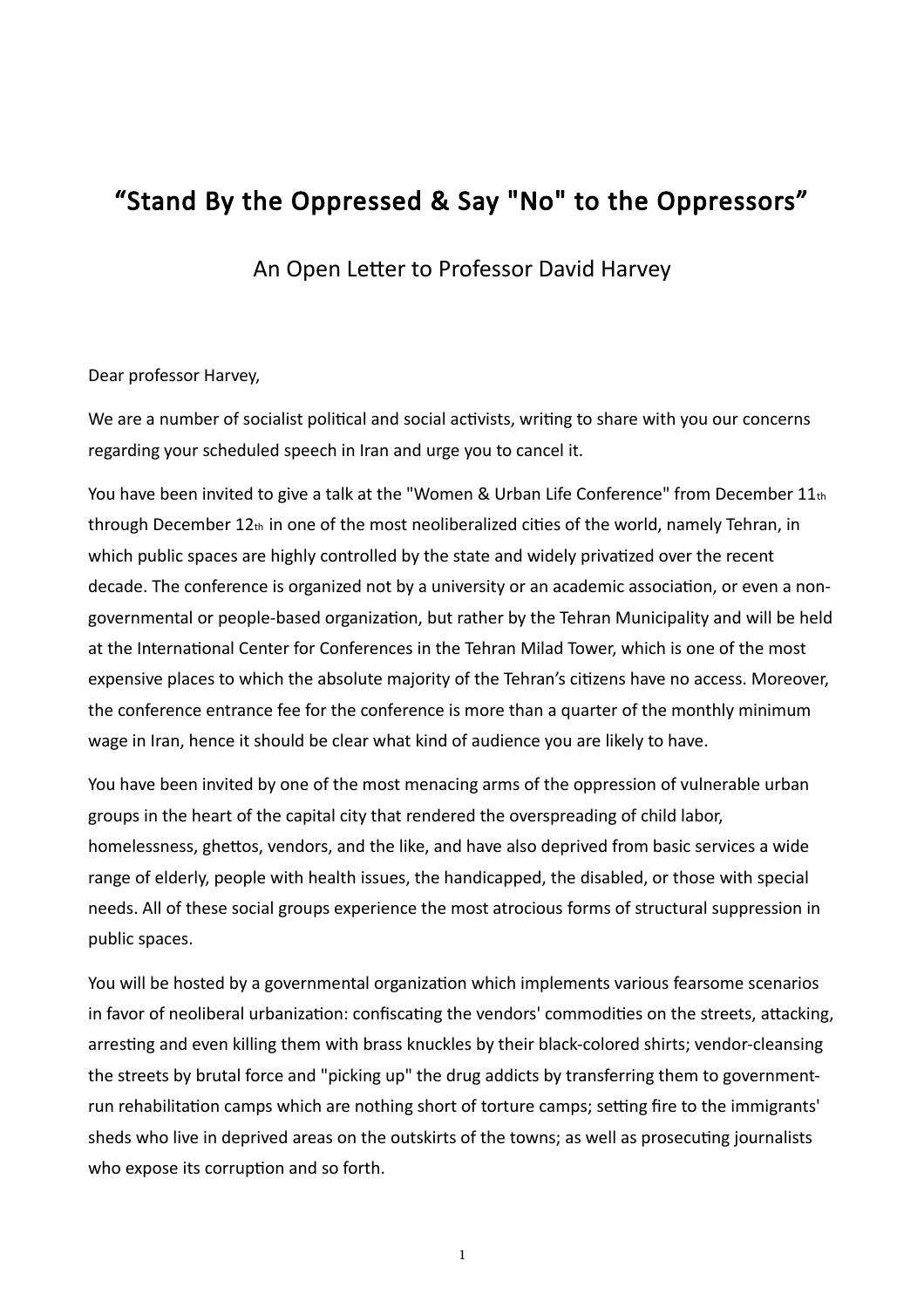We would like to use this opportunity to point out that as a radical academic figure and an brilliant intellectual source of inspiration for countless socialist activists around the world and a major producer of critical interpretation of the ideas of "Social Justice and the City" and your own formulation of the "right to the city" your attendance in this conference will contradict the the basic political principles to which you have thus far steadfastly adhered.

Indubitably, your attendance at a seminar in Iran would be an excellent opportunity and a favorable occasion for all scholars, students, political and social activists who make efforts towards the right to the city in Iran. Nevertheless, we believe that your invitation is part of recent attempts by the Iranian government to co-opt and misuse critical research and activism for its own purposes and legitimation of its governance institutions and practices, led by different organs of the state, all in order to blunt the trenchancy of critical approaches concerning the status-quo power relations.

We, as socialist political and social activists, and as those who have followed your ideas in and outside of Iran, appeal to you not to take part in this seminar funded by the Tehran Municipality which is a major oppressor of the Tehran's subalterns and a systematic violator of their most elementary rights, and to not grant your seal of approval to the agents of ongoing neoliberalization policies in Iran.

We sincerely hope you respond to our comradely appeal and stand by the oppressed and suburbanized people of Tehran and say "no" to the oppressors by refusing to attend this conference.

Date: 02 / 12 / 2016

## Signatures:

- 1. Abbas Shahrabi
- 2. Abdee Kalantari
- 3. Adel Irankhah
- 4. Aida Eyvazzadeh
- 5. Ako Pakzad
- 6. Alborz Zahedi
- 7. Ali Akbar Masoumbaigi
- 8. Ali Fathi
- 9. Ali Rasoli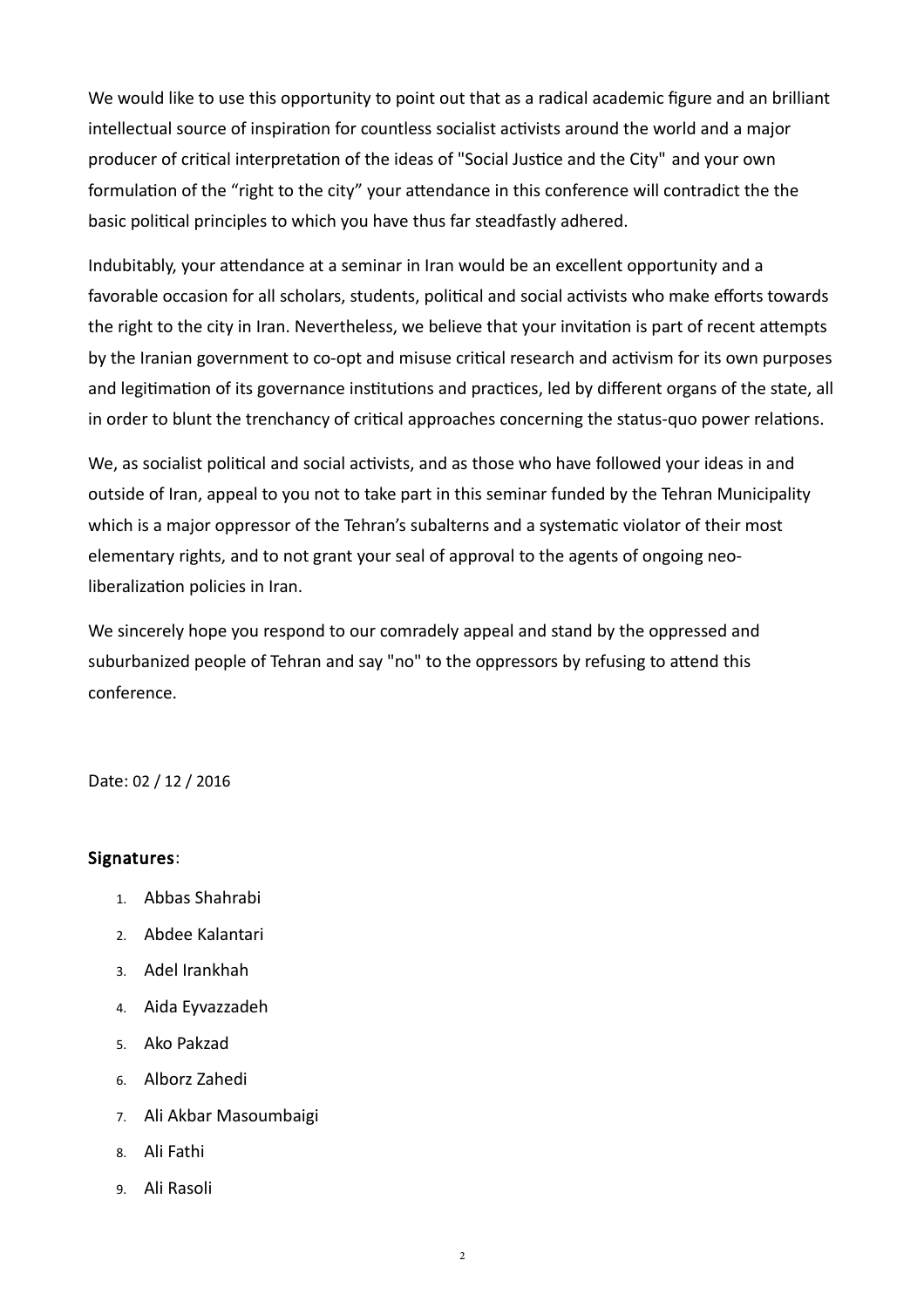- 10. Ali Saleki
- 11. Ali Soltani
- 12. Alireza Abbasi
- 13. Alireza Adinh
- 14. Alireza Moinian
- 15. Amer Goli
- 16. Ammar Goli
- 17. Amin Hosouri
- 18. Amin Zargarnejad
- 19. Amir Chamani
- 20. Amir Hooshang Eftekhari Rad
- 21. Amir Javaheri Langroudi
- 22. Amir Kianpour
- 23. Amir Memarian
- 24. Amir Mesbahi
- 25. Amir Shojaei
- 26. Amirkhosro Nazeri
- 27. Anita Kamali
- 28. Arash Doosthossein
- 29. Arash Kia
- 30. Ardavan Tarakame
- 31. Arman Esmaili
- 32. Ardalan Bastani
- 33. Asal Akhavan
- 34. Ashkan Khorasani
- 35. Azam Safaei
- 36. Azadeh Saberi
- 37. Aydin Gholamzadeh
- 38. Aydin Halalzadeh
- 39. Babak Pashajavid
- 40. Babak Farahani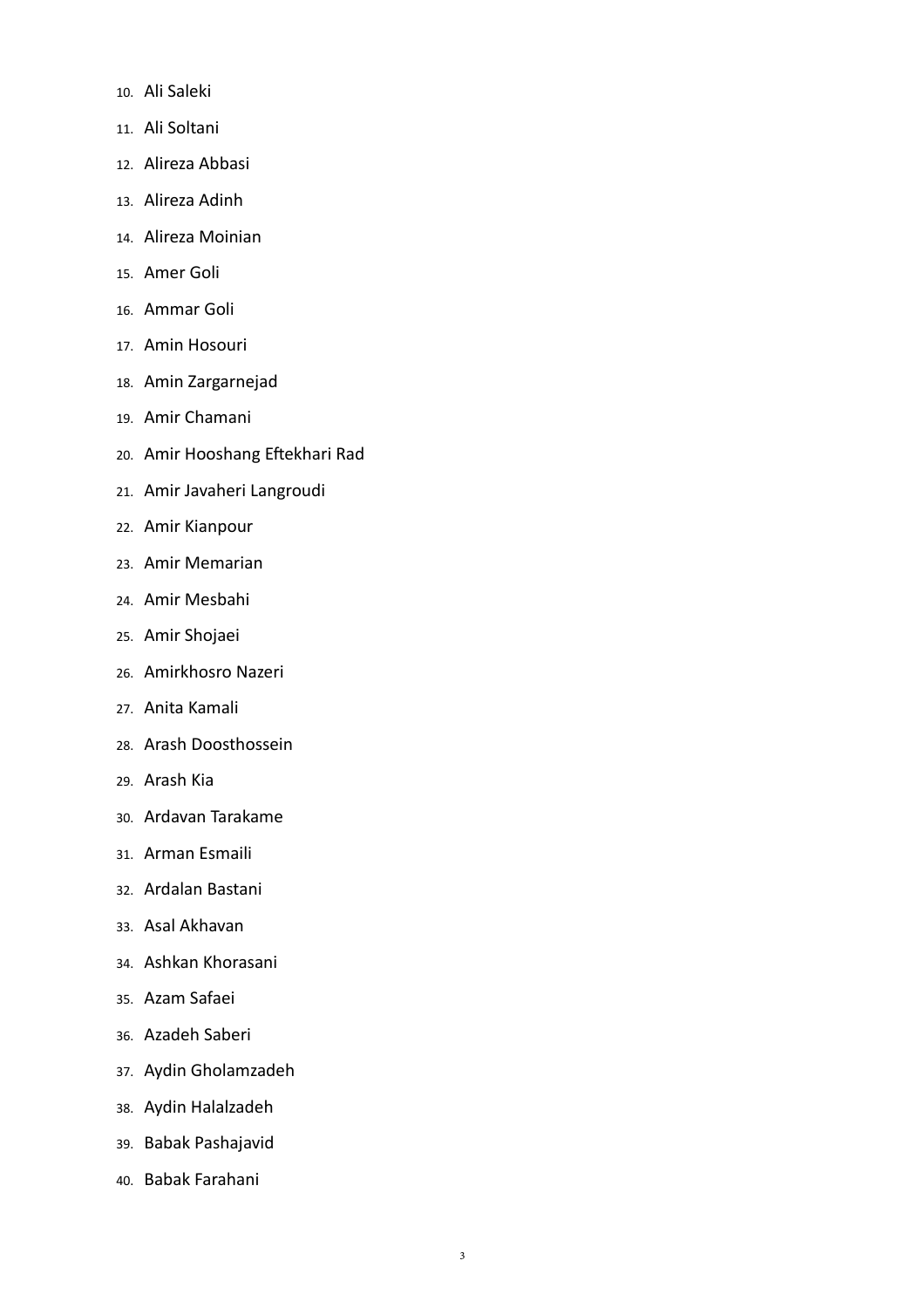- 41. Bahar Naji
- 42. Baktash Abtin
- 43. Behnam Amini
- 44. Behnam Daraeizadeh
- 45. Behnood Momeni
- 46. Behrang Mohammadi
- 47. Behrang Zandi
- 48. Behrouz Joshani
- 49. Behrouz Khabaz
- 50. Bijan Kiarasi
- 51. Bijan Sabbagh
- 52. Chnoor Maki
- 53. Cyrus Bina
- 54. Darioush Mohammadi Majd
- 55. Deiako Haghgo
- 56. Ebrahim Aalipour
- 57. Ehsan Rostami
- 58. Ensieh Salmani
- 59. Elnaz Ansari
- 60. Elnaz Babaii
- 61. Faezeh Karimpour
- 62. Farhad Gooran
- 63. Farshin Kazeminia
- 64. Fereidoon Teimoori
- 65. Firoozeh Mohajer
- 66. Foad Shakeri
- 67. Forough Asadpour
- 68. Forough Saminia
- 69. Ghazal Khoshabadi
- 70. Golnaz Khajehgiri
- 71. Golrokh Jahangiri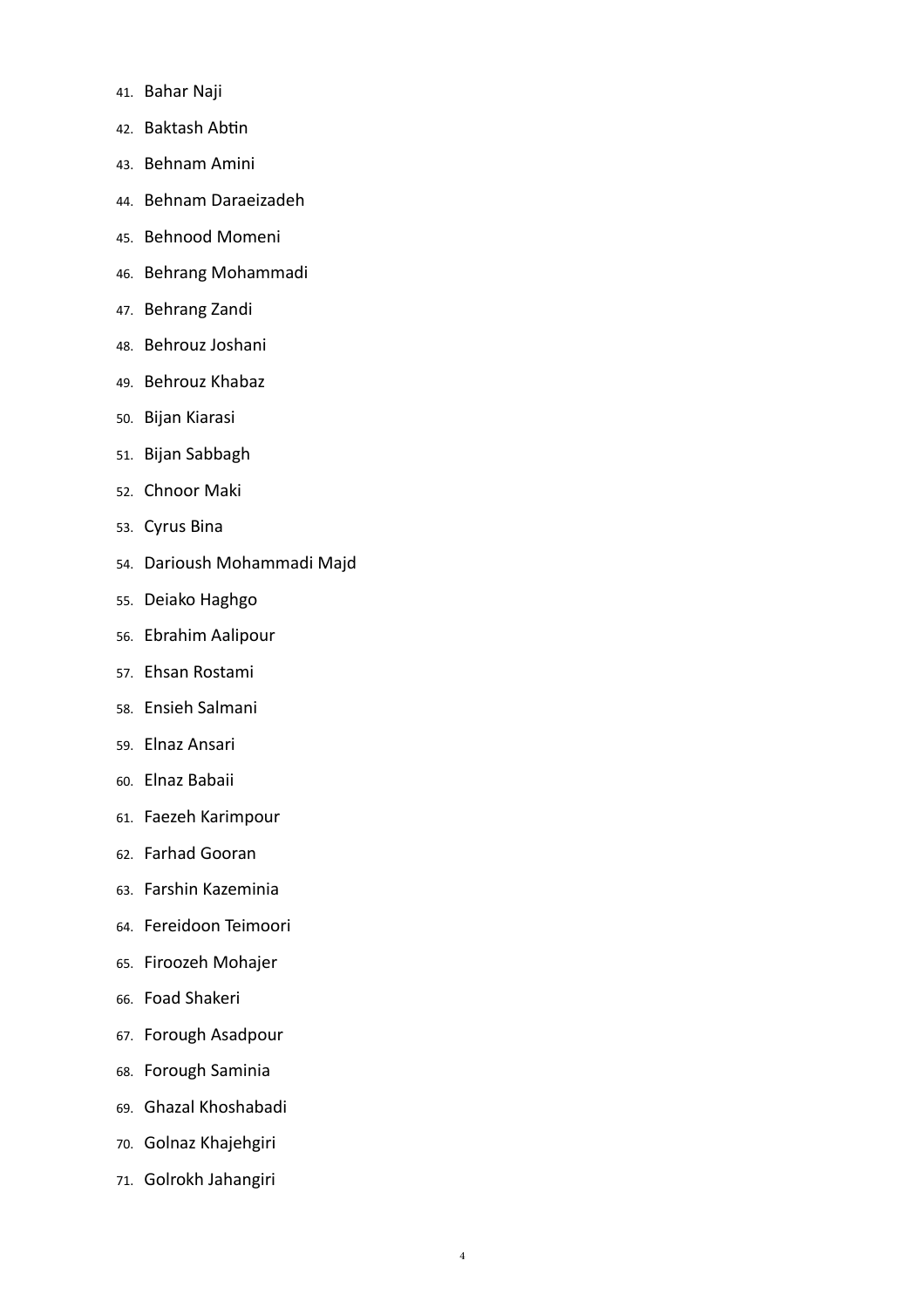- 72. Hadi Kherdamandpour
- 73. Hamed Kiaii
- 74. Hamid Ghamgosar
- 75. Hamid Mafi
- 76. Hamid Nowzari
- 77. Hassan Mortazavi
- 78. Hasan Razghandi
- 79. Hatef Soltani
- 80. Hazhir Pelaschi
- 81. Hesam Amiri
- 82. Hesam Salamat
- 83. Hooman Kazemian
- 84. Homayon Iwani
- 85. Hossein Yousefi
- 86. Iman Vaghefi
- 87. Iran Mansouri
- 88. Jamileh Nedai
- 89. Javad Abbasi
- 90. Javad Jafari
- 91. Javid Sobhani
- 92. Kamal Khosravi
- 93. Kamran Matin
- 94. Katayoun Keshavarzi
- 95. Kaveh Banaei
- 96. Kaveh Darolshafa
- 97. Khashayar Niroomand
- 98. Khosro Sadeghi Broujeni
- 99. Kianoosh Boostani
- 100. Laleh Pasha
- 101. Laleh Derakhti
- 102. Leila Akhavan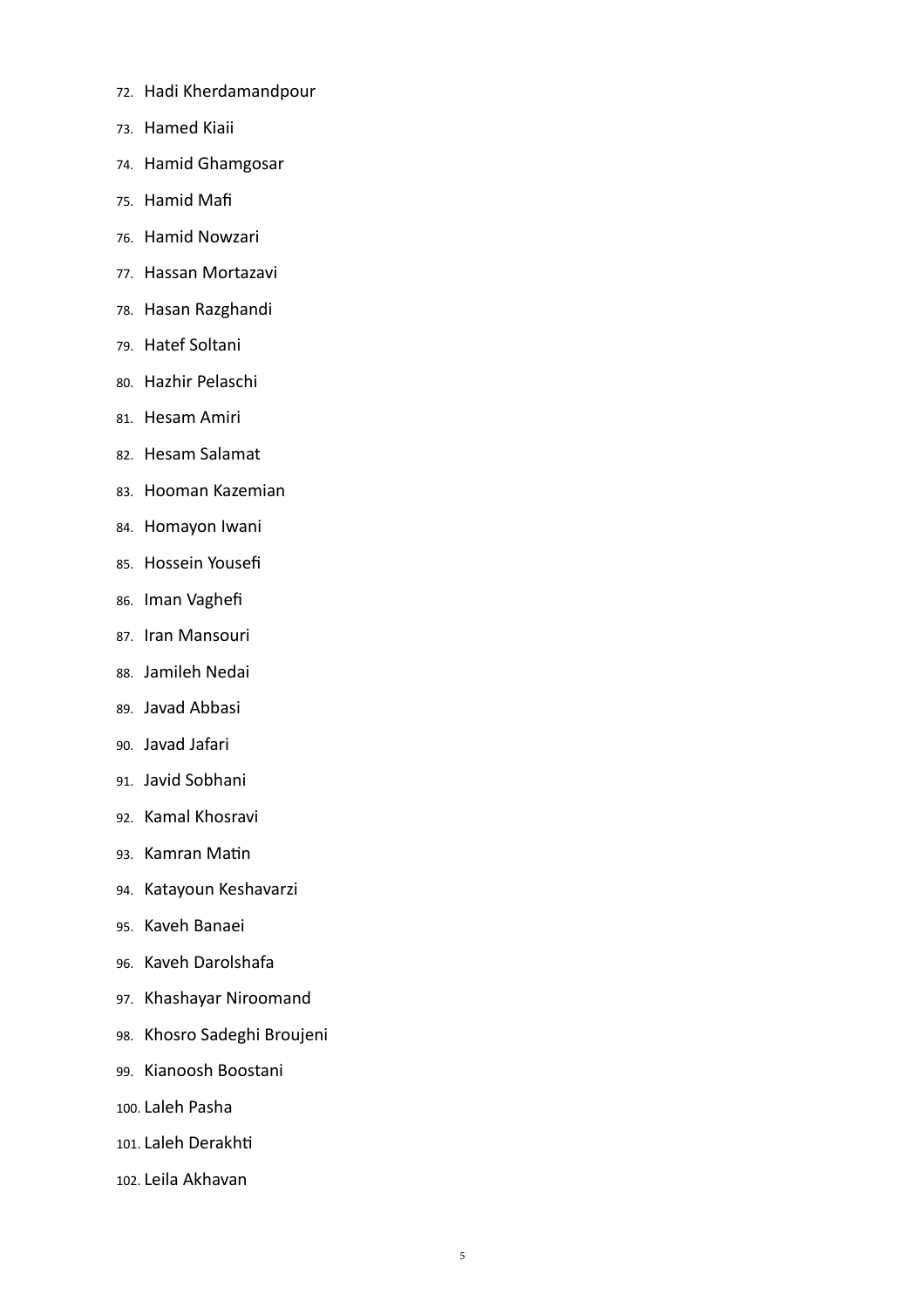- 103. Mahboub Tisheh
- 104. Mahdis Mohammadi
- 105. Mahsa Asadollahnejad
- 106. Mahsa Sabbaghi
- 107. Mansur Tayfuri
- 108. Maria Abbasian
- 109. Maryam Ashrafi
- 110. Maryam Hanifi
- 111. Maryam Zandi
- 112. Masoud Hoseini
- 113. Masoud Ghods
- 114. Maysam Gandomabadi
- 115. Mazdak Tousinejhad
- 116. Mehdi Toopchi
- 117. Mehdi Saberi
- 118. Mehdi Salimi
- 119. Mehran Jangali Moghadam
- 120. Mehrdad Emami
- 121. Mehri Abbassi
- 122. Mehrnoosh Ashtarani
- 123. Mehrnoush Mirsaeidi
- 124. Mehrzad Dashtbani
- 125. Mila Mossafer
- 126. Milad Jannat
- 127. Milad Shahraki
- 128. Mina Ghorbani
- 129. Mina Khani
- 130. Mitra Yousefi
- 131. Mohammad Amin
- 132. Mohammad Ghaznavian
- 133. Mohammad Javaheri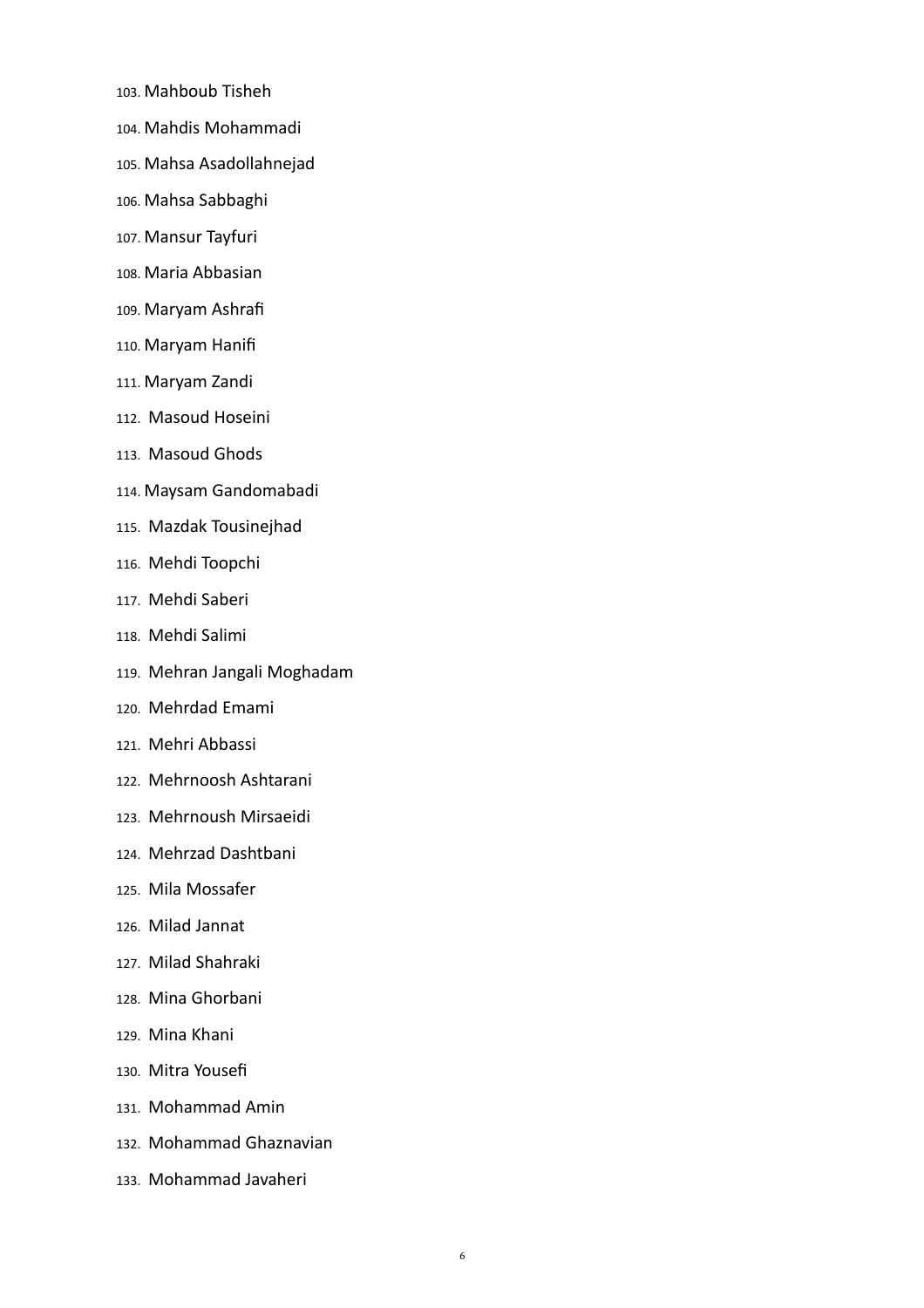- 134. Mohammad Kalali
- 135. Mohammad Karim Asayesh
- 136. Mohammad Nouri
- 137. Mohammad Pourabdollah
- 138. Mohammad Shayan Nikbeen
- 139. Mohsen Emadi
- 140. Mohsen Fouladi
- 141. Mojdeh Arasi
- 142. Nahid Mirhaj
- 143. Nader Fatourehchi
- 144. Naser Pishro
- 145. Nasrin Fayeghi Fard
- 146. Nazli Mortezaii
- 147. Nima Barazandeh
- 148. Nima Saberi
- 149. Omid Montazeri
- 150. Pardis Rahmanfard
- 151. Parisa Amiri Eliasi
- 152. Parisa Nasrabadi
- 153. Pasha Shaker
- 154. Payam Shaker
- 155. Peyman Fazeli
- 156. Peyman Piran
- 157. Pezhman Rahimi
- 158. Piran Azad
- 159. Pooya Nodehi
- 160. Raha Asadzadeh
- 161. Reza Asadabadi
- 162. Reza Asadollahi
- 163. Reza Dehghan
- 164. Reza Eskandari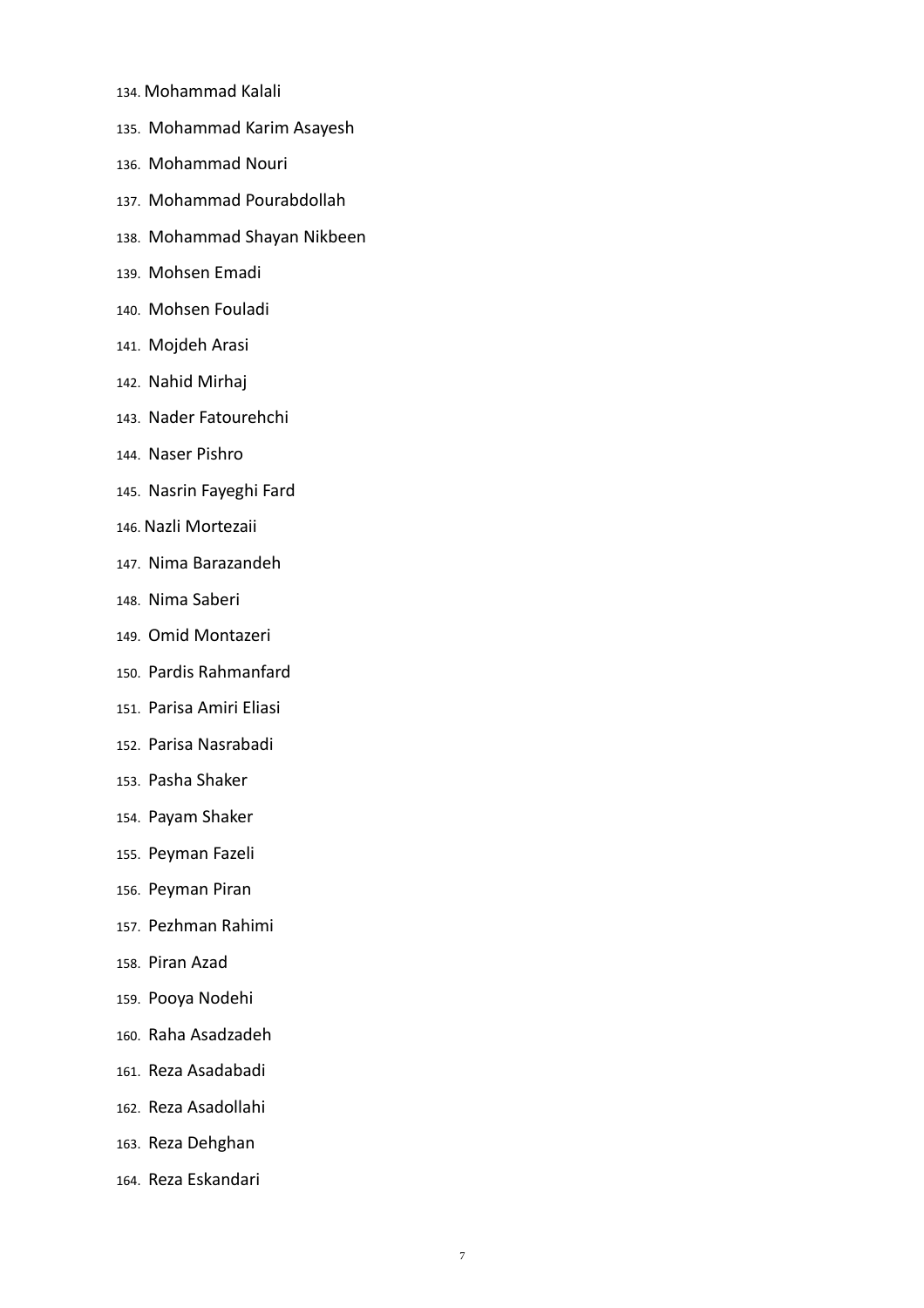- 165. Rezgar Mahmoudi
- 166. Roozbeh Dorneshan
- 167. Saba Hajjafar
- 168. Sadegh Heydari Fard
- 169. Saeed Arami
- 170. Saeed Habibi
- 171. Saeed Kalaanaki
- 172. Saeed Naderi
- 173. Saeed Nadimi
- 174. Saiedeh Asadipour
- 175. Sam Salour
- 176. Saman Aram
- 177. Samaneh Zakeri
- 178. Samira Eliasi
- 179. Samira Khoshbakht
- 180. Sara Dehkordi
- 181. Sara Delshad
- 182. Sasan Amjadi
- 183. Sediq Esmaili
- 184. Sepehr Ebrahimi
- 185. Seyyed Hassan Sajjadi
- 186. Shabgir Hassani
- 187. Shadab Alibolandi
- 188. Shadyar Omrani
- 189. Shahin Navai
- 190. Shariar Galavani
- 191. Sharareh Shahed
- 192. Shahab Borhan
- 193. Shakiba Asgarpour
- 194. Shervin Taheri
- 195. Siavash Amjadi